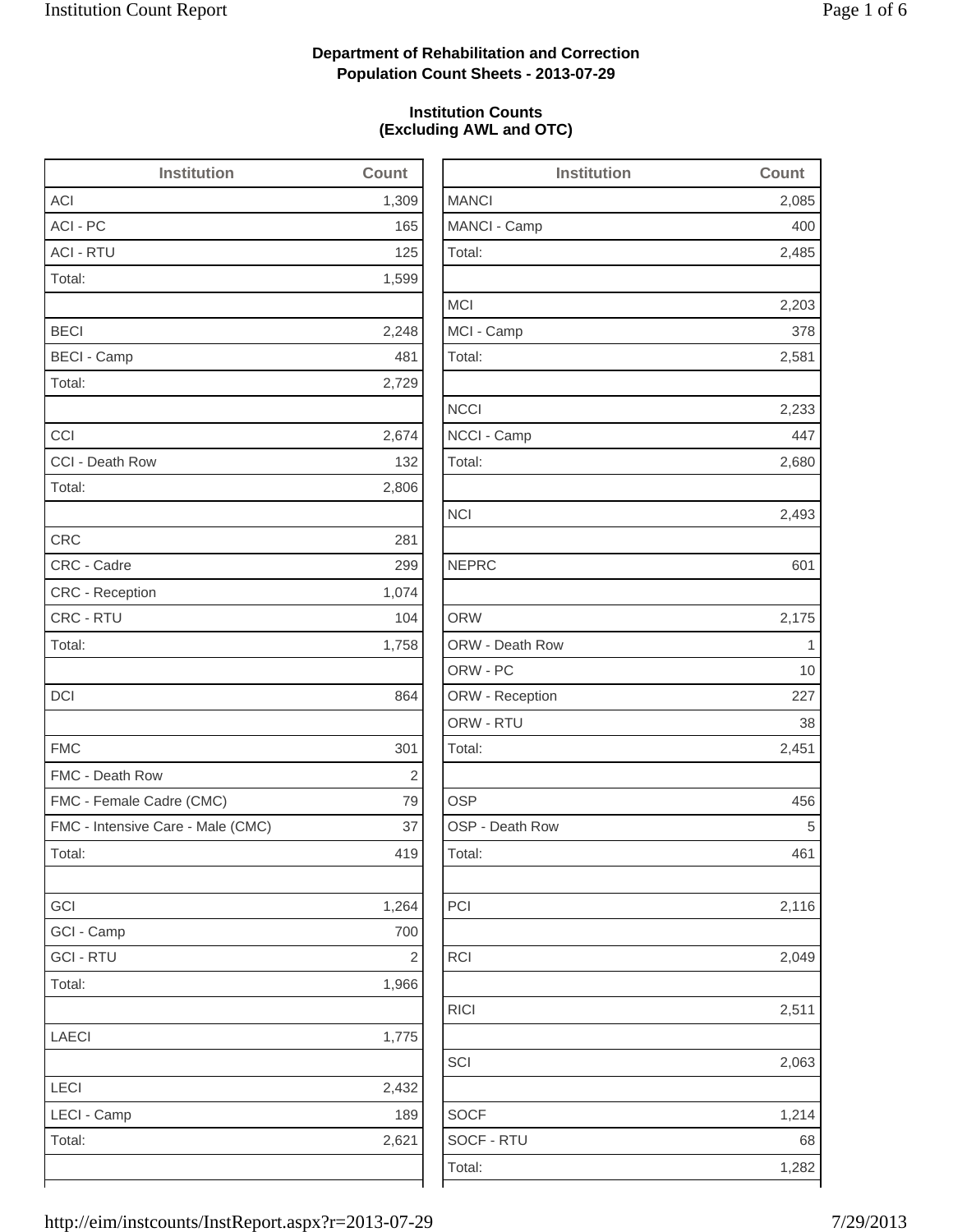## Institution Count Report Page 2 of 6

| <b>LOCI</b>              | 2,314 |
|--------------------------|-------|
|                          |       |
| <b>LORCI</b>             | 112   |
| <b>LORCI - Cadre</b>     | 239   |
| <b>LORCI - Reception</b> | 1,071 |
| Total:                   | 1,422 |
|                          |       |
| <b>MACI</b>              | 793   |
| <b>MACI - Minimum</b>    | 1,361 |
| MACI - Youth             | 39    |
| Total:                   | 2,193 |

|                  | <b>Total Population:</b> | 50,438 |
|------------------|--------------------------|--------|
| Total:           |                          | 1,411  |
| <b>WCI - RTU</b> |                          | 51     |
| <b>WCI</b>       |                          | 1,360  |
|                  |                          |        |
| <b>TOCI</b>      |                          | 1,289  |
|                  |                          |        |
| Total:           |                          | 1,499  |
| TCI - Camp       |                          | 417    |
| <b>TCI</b>       |                          | 1,082  |

\* The Total Population includes 38 Offenders with Reason Codes 30 & 31. \*\* The Total Population includes 24 Offenders with Reason Code 0A.

#### **Male Population by Security Level (Include AWL and Exclude OTC)**

| <b>Security Level</b>  |                   | <b>Body</b> | <b>AWL</b> | $(-OTC)$ | <b>Total</b> |
|------------------------|-------------------|-------------|------------|----------|--------------|
| Total Level 5          |                   | 118         |            |          | 118          |
| Total Level 4          |                   | 1,893       | 17         | 14       | 1,896        |
| Total Level 3          |                   | 11,793      | 130        | 97       | 11,826       |
| Total Level 2          |                   | 17,560      | 231        | 150      | 17,641       |
| Total Level 1          |                   | 14,859      | 226        | 112      | 14,973       |
| <b>Total Death Row</b> |                   | 142         |            |          | 142          |
|                        | <b>Total Male</b> | 46,365      | 606        | 375      | 46,596       |

#### **Female Population by Institution (Include AWL and Exclude OTC)**

| $\mu$ , $\mu$ , $\mu$ , $\mu$ , $\mu$ , $\mu$ , $\mu$ , $\mu$ , $\mu$ , $\mu$ , $\mu$ , $\mu$ |             |                |          |              |
|-----------------------------------------------------------------------------------------------|-------------|----------------|----------|--------------|
| <b>Institution</b>                                                                            | <b>Body</b> | <b>AWL</b>     | $(-OTC)$ | <b>Total</b> |
| <b>DCI</b>                                                                                    | 864         | 15             | 10       | 869          |
| <b>FMC</b>                                                                                    | 8           | $\overline{4}$ | 0        | 12           |
| FMC - Female Cadre (CMC)                                                                      | 79          | 2              |          | 80           |
| <b>NEPRC</b>                                                                                  | 601         | 20             | 10       | 611          |
| <b>ORW</b>                                                                                    | 2,175       | 61             | 32       | 2,204        |
| <b>ORW - Death Row</b>                                                                        | 1           | $\overline{0}$ | 0        |              |
| ORW - PC                                                                                      | 10          | $\mathbf 0$    | 0        | 10           |
| ORW - Reception                                                                               | 227         | $\overline{0}$ | 0        | 227          |
| ORW - RTU                                                                                     | 38          | $\overline{0}$ | 0        | 38           |
| <b>Total Female</b>                                                                           | 4,003       | 102            | 53       | 4,052        |
| <b>Total Population:</b>                                                                      | 50,368      | 708            | 428      | 50,648       |

#### **Male Population by Institution: Security Level 5 (Include AWL and Exclude OTC)**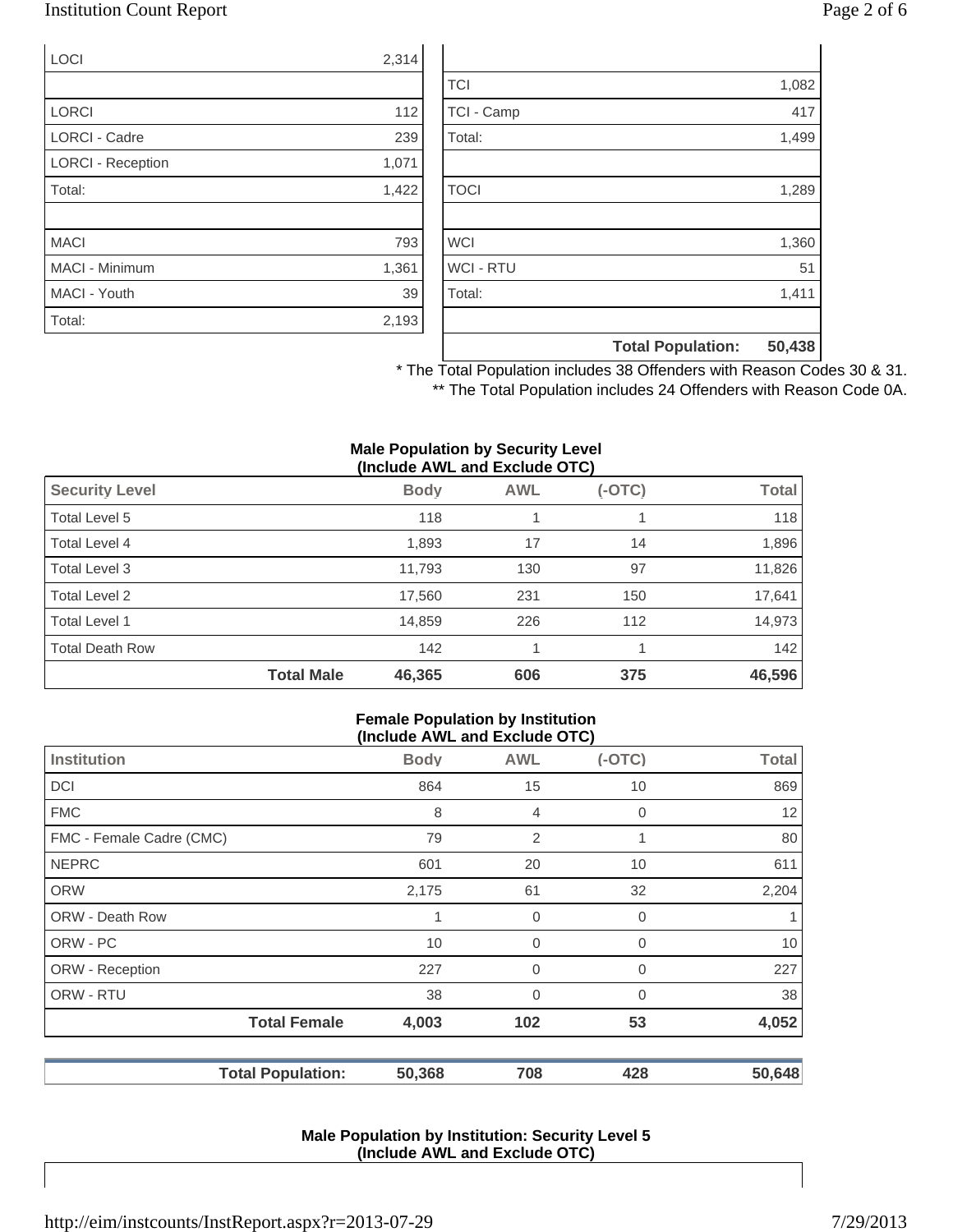# Institution Count Report Page 3 of 6

| Institution              |                      | <b>Body</b> | <b>AWL</b> | $(-OTC)$ | Total |
|--------------------------|----------------------|-------------|------------|----------|-------|
| <b>LORCI - Reception</b> |                      |             |            |          |       |
| <b>OSP</b>               |                      | 117         |            |          |       |
| <b>SOCF</b>              |                      |             |            |          |       |
|                          | <b>Total Level 5</b> | 118         |            |          | 118   |

### **Male Population by Institution: Security Level 4 (Include AWL and Exclude OTC)**

| <b>Institution</b> |                      | <b>Body</b>    | <b>AWL</b>       | $(-OTC)$     | Total          |
|--------------------|----------------------|----------------|------------------|--------------|----------------|
| ACI - PC           |                      | $\hbox{9}$     | $\boldsymbol{0}$ | $\mathbf 0$  | 9              |
| <b>BECI</b>        |                      | $\mathbf{1}$   | $\boldsymbol{0}$ | $\mathbf 0$  | 1              |
| CRC                |                      | $\,$ 3 $\,$    | $\mathbf 0$      | $\mathbf 0$  | 3              |
| CRC - Reception    |                      | $\overline{2}$ | $\mathbf 0$      | $\mathbf 0$  | $\sqrt{2}$     |
| CRC - RTU          |                      | $\mathbf{1}$   | $\mathbf 0$      | $\mathbf 0$  | 1              |
| <b>FMC</b>         |                      | $\overline{2}$ | $\mathbf 0$      | $\mathbf 0$  | $\overline{2}$ |
| <b>LAECI</b>       |                      | $\overline{2}$ | $\boldsymbol{0}$ | $\mathbf 0$  | $\sqrt{2}$     |
| LECI               |                      | 29             | $\boldsymbol{0}$ | $\mathbf 0$  | 29             |
| LOCI               |                      | $\overline{2}$ | $\mathbf 0$      | $\mathbf 0$  | $\sqrt{2}$     |
| LORCI              |                      | 6              | $\sqrt{2}$       | 1            | $\overline{7}$ |
| LORCI - Cadre      |                      | $\overline{1}$ | $\mathbf 0$      | $\mathbf 0$  | 1              |
| LORCI - Reception  |                      | $\overline{1}$ | $\mathbf 0$      | $\mathbf 0$  | 1              |
| <b>MANCI</b>       |                      | 59             | $\mathbf{1}$     | $\mathbf{1}$ | 59             |
| <b>MCI</b>         |                      | $\,$ 3 $\,$    | $\mathbf 0$      | $\mathbf 0$  | 3              |
| <b>NCCI</b>        |                      | $\mathbf{1}$   | $\mathbf 0$      | $\mathbf 0$  | 1              |
| OSP                |                      | 338            | $\mathbf 1$      | 1            | 338            |
| <b>RCI</b>         |                      | 10             | $\mathbf 0$      | $\mathbf 0$  | 10             |
| <b>SOCF</b>        |                      | 1,118          | $\overline{7}$   | 5            | 1,120          |
| SOCF - RTU         |                      | 63             | $\mathbf 0$      | $\mathbf 0$  | 63             |
| <b>TCI</b>         |                      | 3              | $\mathbf 0$      | $\mathbf 0$  | 3              |
| <b>TOCI</b>        |                      | 233            | 5                | 5            | 233            |
| <b>WCI</b>         |                      | 6              | $\mathbf 1$      | 1            | 6              |
|                    | <b>Total Level 4</b> | 1,893          | 17               | 14           | 1,896          |

### **Male Population by Institution: Security Level 3 (Include AWL and Exclude OTC)**

| ,<br>.           |             |            |          |              |
|------------------|-------------|------------|----------|--------------|
| Institution      | <b>Body</b> | <b>AWL</b> | $(-OTC)$ | <b>Total</b> |
| <b>ACI</b>       | 27          |            |          | 27           |
| ACI - PC         | 80          |            |          | 80           |
| <b>ACI - RTU</b> |             | O          | 0        |              |
| <b>BECI</b>      | 37          |            | 0        | 37           |
| CCI              | 14          |            |          | 14           |
| CRC              | 100         | 10         | 8        | 102          |
| CRC - Cadre      | 238         |            | ∩        | 238          |
|                  |             |            |          |              |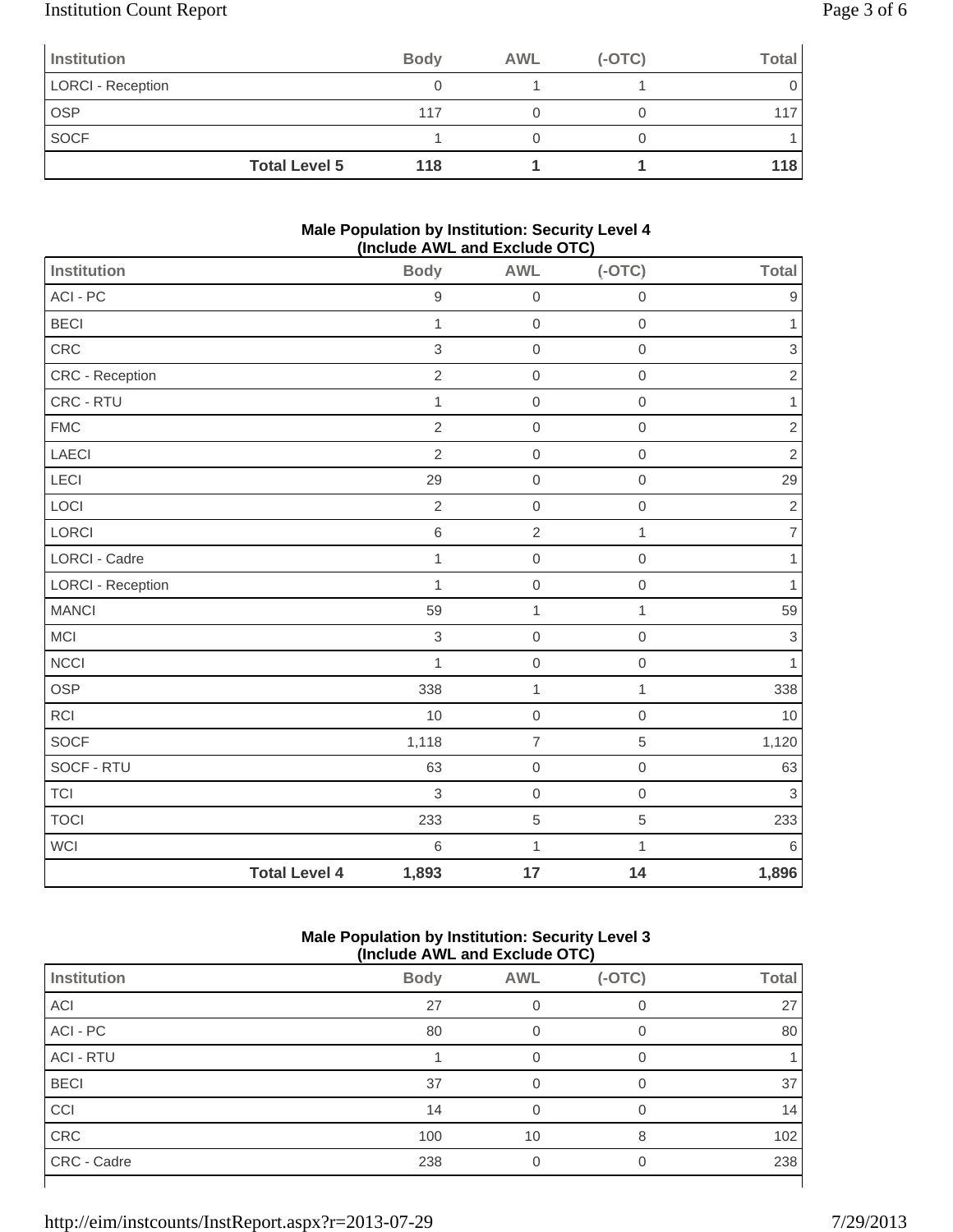# Institution Count Report Page 4 of 6

| CRC - Reception                   |                      | 622            | 14               | 10                  | 626            |
|-----------------------------------|----------------------|----------------|------------------|---------------------|----------------|
| CRC - RTU                         |                      | 91             | $\boldsymbol{0}$ | $\mathbf 0$         | 91             |
| <b>FMC</b>                        |                      | 11             | $\mbox{O}$       | $\mbox{O}$          | 11             |
| FMC - Intensive Care - Male (CMC) |                      | $\,6\,$        | $\mathbf 0$      | $\mbox{O}$          | $\,6\,$        |
| GCI                               |                      | 3              | $\mathbf 0$      | $\mathbf 0$         | $\mathfrak{S}$ |
| LAECI                             |                      | 12             | $\boldsymbol{0}$ | $\mathbf{0}$        | 12             |
| LECI                              |                      | 2,269          | 22               | 20                  | 2,271          |
| LOCI                              |                      | 23             | $\mathbf{1}$     | $\mathbf 0$         | 24             |
| LORCI                             |                      | 37             | 22               | 19                  | 40             |
| LORCI - Cadre                     |                      | 221            | $\boldsymbol{0}$ | $\mathbf 0$         | 221            |
| <b>LORCI - Reception</b>          |                      | 510            | $\mbox{O}$       | $\mathbf 0$         | 510            |
| <b>MACI</b>                       |                      | 19             | $\mathbf 0$      | $\mbox{O}$          | 19             |
| MACI - Youth                      |                      | 13             | $\mathbf 0$      | $\mathsf{O}\xspace$ | 13             |
| <b>MANCI</b>                      |                      | 1,920          | 14               | 11                  | 1,923          |
| MCI                               |                      | 8              | $\mathbf 0$      | $\mbox{O}$          | $\,8\,$        |
| <b>NCCI</b>                       |                      | 18             | $\mbox{O}$       | $\mbox{O}$          | 18             |
| <b>NCI</b>                        |                      | 26             | $\mathbf{1}$     | $\mathbf{1}$        | 26             |
| <b>OSP</b>                        |                      | $\overline{1}$ | $\mathbf 0$      | $\mathbf 0$         | $\mathbf{1}$   |
| PCI                               |                      | 75             | $\mathsf 3$      | $\mathbf 0$         | 78             |
| <b>RCI</b>                        |                      | 1,954          | 20               | 12                  | 1,962          |
| <b>RICI</b>                       |                      | 20             | $\mathbf 0$      | $\mathsf{O}\xspace$ | 20             |
| SCI                               |                      | 21             | $\mathbf 0$      | $\mbox{O}$          | 21             |
| SOCF                              |                      | 95             | $\boldsymbol{0}$ | $\mathbf 0$         | 95             |
| SOCF - RTU                        |                      | 5              | $\mbox{O}$       | $\mathbf 0$         | $\,$ 5 $\,$    |
| <b>TCI</b>                        |                      | 988            | $\overline{7}$   | $\overline{4}$      | 991            |
| TCI - Camp                        |                      | $\mathbf{1}$   | $\boldsymbol{0}$ | $\mathbf 0$         | 1              |
| <b>TOCI</b>                       |                      | 1,003          | $\sqrt{5}$       | $\overline{4}$      | 1,004          |
| WCI                               |                      | 1,273          | 11               | $\,8\,$             | 1,276          |
| WCI - RTU                         |                      | 51             | $\mathbf 0$      | $\mathsf{O}\xspace$ | 51             |
|                                   | <b>Total Level 3</b> | 11,793         | 130              | 97                  | 11,826         |

### **Male Population by Institution: Security Level 2 (Include AWL and Exclude OTC)**

|                        | (INClUDE AVE AND EXCIUDE UT U) |                |                |              |  |
|------------------------|--------------------------------|----------------|----------------|--------------|--|
| <b>Institution</b>     | <b>Body</b>                    | <b>AWL</b>     | $(-OTC)$       | <b>Total</b> |  |
| ACI                    | 590                            | 6              | 2              | 594          |  |
| ACI - PC               | 51                             | $\overline{0}$ | 0              | 51           |  |
| <b>ACI - RTU</b>       | 85                             | $\overline{2}$ |                | 86           |  |
| <b>BECI</b>            | 1,545                          | 19             | 15             | 1,549        |  |
| CCI                    | 1,895                          | 15             | 13             | 1,897        |  |
| <b>CRC</b>             | 74                             | 3              | 2              | 75           |  |
| CRC - Cadre            | 54                             | $\Omega$       | $\Omega$       | 54           |  |
| <b>CRC</b> - Reception | 266                            | 10             | 9              | 267          |  |
| CRC - RTU              | 11                             |                | $\overline{0}$ | 12           |  |
|                        |                                |                |                |              |  |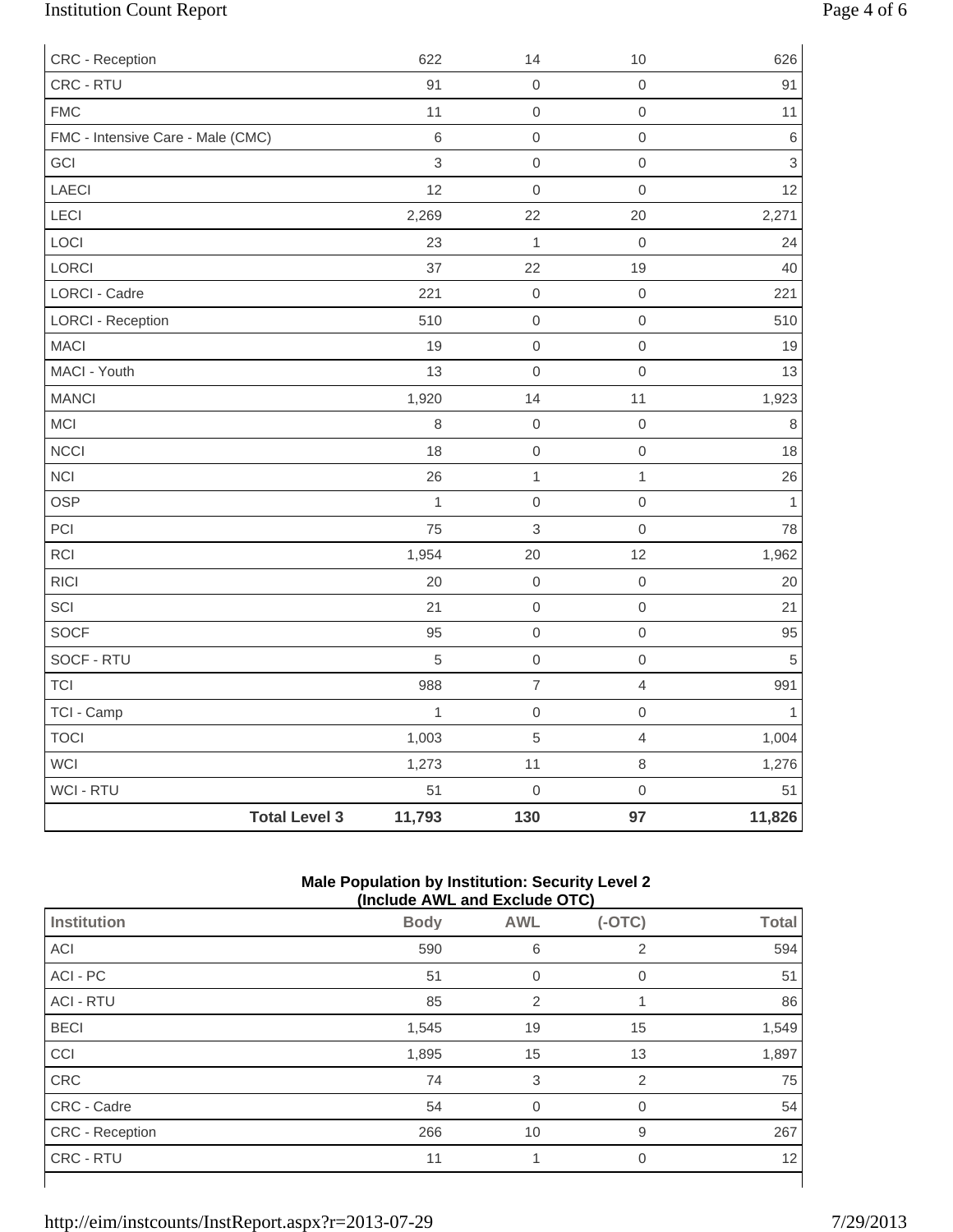# Institution Count Report Page 5 of 6

| <b>FMC</b>                        |                      | 19           | $\mathbf{1}$   | $\mathsf{O}\xspace$ | 20             |
|-----------------------------------|----------------------|--------------|----------------|---------------------|----------------|
| FMC - Intensive Care - Male (CMC) |                      | 19           | $\mathbf{1}$   | $\mathsf{O}\xspace$ | 20             |
| GCI                               |                      | 818          | $\sqrt{5}$     | $\mathsf 3$         | 820            |
| <b>GCI - RTU</b>                  |                      | $\mathbf{1}$ | $\mathbf 0$    | $\mathsf{O}\xspace$ | 1              |
| <b>LAECI</b>                      |                      | 1,461        | 21             | 17                  | 1,465          |
| LECI                              |                      | 126          | 3              | $\mathbf{1}$        | 128            |
| LOCI                              |                      | 1,256        | 13             | 8                   | 1,261          |
| LORCI                             |                      | 40           | $\,6\,$        | $\overline{4}$      | 42             |
| <b>LORCI - Cadre</b>              |                      | 12           | $\mathbf 0$    | $\mathsf{O}\xspace$ | 12             |
| <b>LORCI - Reception</b>          |                      | 291          | $\overline{2}$ | $\mathbf 1$         | 292            |
| <b>MACI</b>                       |                      | 774          | $\overline{4}$ | $\overline{4}$      | 774            |
| MACI - Youth                      |                      | 26           | $\mathbf 0$    | $\mathsf{O}\xspace$ | 26             |
| <b>MANCI</b>                      |                      | 96           | $\overline{2}$ | $\overline{2}$      | 96             |
| MANCI - Camp                      |                      | 3            | $\mathbf 0$    | $\overline{0}$      | $\mathfrak{S}$ |
| <b>MCI</b>                        |                      | 1,797        | 21             | 13                  | 1,805          |
| MCI - Camp                        |                      | $\mathbf{1}$ | $\mathbf 0$    | $\mathbf 0$         | $\mathbf{1}$   |
| <b>NCCI</b>                       |                      | 1,389        | 17             | $10$                | 1,396          |
| <b>NCI</b>                        |                      | 1,922        | 30             | 16                  | 1,936          |
| PCI                               |                      | 867          | 14             | 8                   | 873            |
| RCI                               |                      | 85           | $\overline{2}$ | $\mathbf{1}$        | 86             |
| <b>RICI</b>                       |                      | 618          | 10             | 6                   | 622            |
| SCI                               |                      | 1,174        | 22             | 13                  | 1,183          |
| <b>TCI</b>                        |                      | 60           | $\mathbf{1}$   | $\mathbf{1}$        | 60             |
| <b>TOCI</b>                       |                      | 53           | $\mathbf 0$    | $\mathbf 0$         | 53             |
| WCI                               |                      | 81           | $\mathbf 0$    | $\mathsf{O}\xspace$ | 81             |
|                                   | <b>Total Level 2</b> | 17,560       | 231            | 150                 | 17,641         |

### **Male Population by Institution: Security Level 1 (Include AWL and Exclude OTC)**

| $($ mclude $\pi$ ive and exclude $\sigma$ i o $\mu$ |             |                  |                |              |
|-----------------------------------------------------|-------------|------------------|----------------|--------------|
| <b>Institution</b>                                  | <b>Body</b> | <b>AWL</b>       | $(-OTC)$       | <b>Total</b> |
| ACI                                                 | 590         | $\,$ 6           | 2              | 594          |
| ACI - PC                                            | 51          | $\boldsymbol{0}$ | $\mathbf 0$    | 51           |
| <b>ACI - RTU</b>                                    | 85          | $\overline{2}$   | 1              | 86           |
| <b>BECI</b>                                         | 1,545       | 19               | 15             | 1,549        |
| CCI                                                 | 1,895       | 15               | 13             | 1,897        |
| CRC                                                 | 74          | $\sqrt{3}$       | 2              | 75           |
| CRC - Cadre                                         | 54          | $\boldsymbol{0}$ | 0              | 54           |
| CRC - Reception                                     | 266         | 10               | 9              | 267          |
| CRC - RTU                                           | 11          | 1                | 0              | 12           |
| <b>FMC</b>                                          | 19          | 1                | 0              | 20           |
| FMC - Intensive Care - Male (CMC)                   | 19          | 1                | 0              | 20           |
| GCI                                                 | 818         | 5                | 3              | 820          |
| <b>GCI-RTU</b>                                      | 1           | $\mathbf 0$      | $\overline{0}$ |              |
|                                                     |             |                  |                |              |